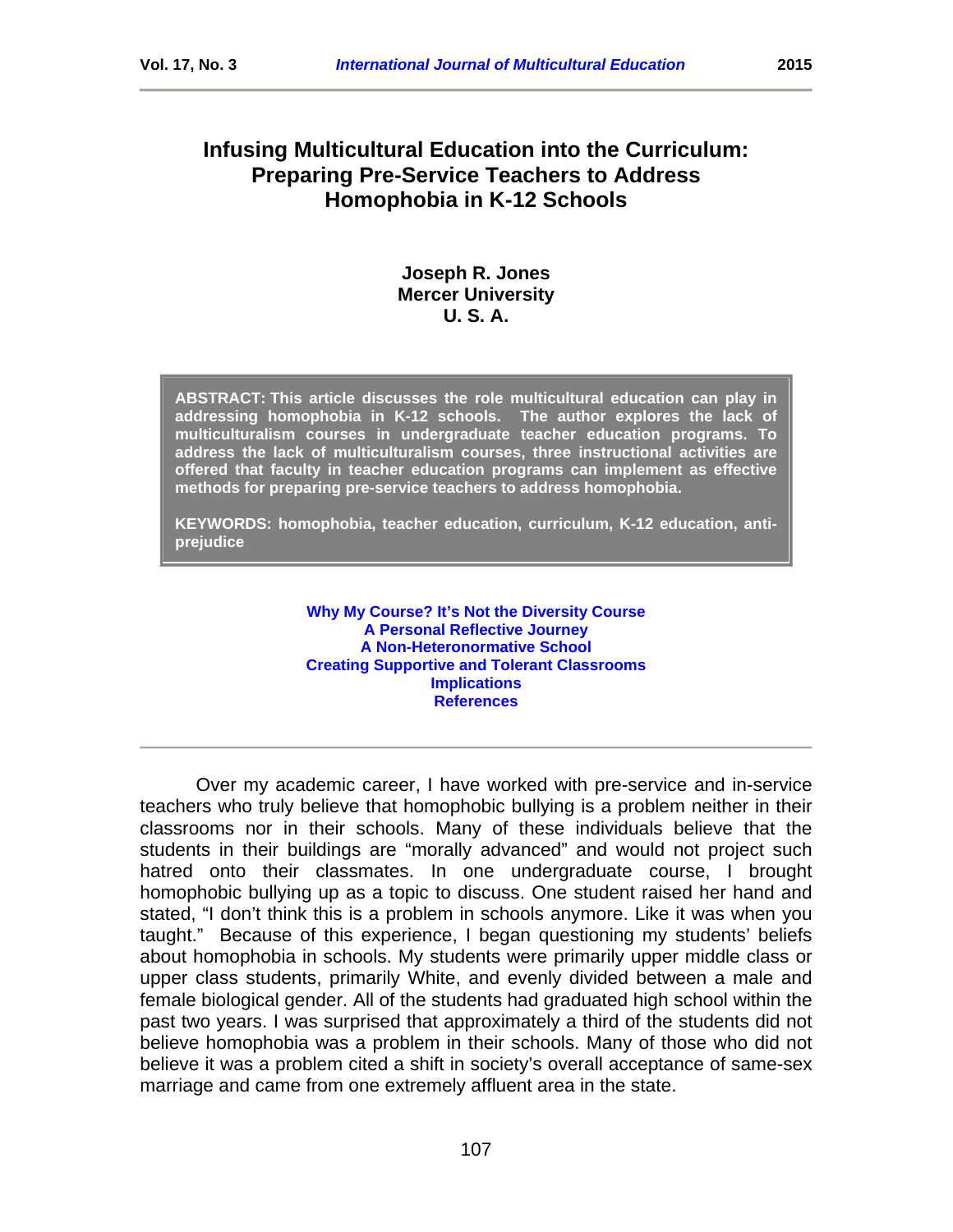A set of benefits or presumptions that heterosexual individuals function within and often take for granted. For example, a heterosexual student can be almost certain that his or her classmates and teachers will be comfortable with his or her sexuality. Also, a heterosexual individual's sexuality is broadly displayed within the school's media, the curricula, and the yearbook, etc. (Jones, 2014, p. 20)

Additionally, heterosexual individuals are rarely harassed by others because of their self-identified sexual identity. Therefore, "straight privilege" causes the challenges of being non-heterosexual to become invisible to the heterosexual population. In this capacity, my students were blinded by the recent social changes toward gay, lesbian, bisexual, and transgender (GLBT) inclusion and believed homophobia no longer existed in schools. It is akin to believing racism no longer exists in the United States because we have an African American biracial president. Although my undergraduate students did not believe homophobic bullying is a problem in schools, the personal stories from nonheterosexual individuals and the national data argue differently and paint a different view of the culture of schools across the country.

The personal stories and national data depict the reality of homophobic bullying as an epidemic in our classroom and schools. Jones (2014) described the ordeal of Madison, a participant in his study:

His high school years were horrible. Although he had not come out in high school, everyone knew. They constantly harassed him, and he avoided sports because of the harassment and possible locker room assaults. He learned how to skip school without his parents finding out. However, his grades never suffered. He graduated with an incredibly high GPA. To him, high school was not about having fun, but rather it was about survival. (p. 25)

There are significant numbers to corroborate Madison's high school experiences. The most recent survey by the Gay, Lesbian, Straight Education Network (GLSEN) (2011), which is the largest surveyor of national school climates, revealed that 71.3% of GLBT students heard homophobic language in their school and 56.9% heard homophobic slurs from their teachers. Further, 63.5% of GLBT students felt unsafe in their schools because of their sexual orientation, 81.9% of GLBT students were verbally harassed, and 38.9% were physically harassed. Of the GLBT students surveyed, 55.2% were cyber bullied. The study also revealed that GLBT students who are bullied are five times more likely to miss school because of homophobic bullying and 28% feel that dropping out of school is the only option available to remain safe. Moreover, the most alarming data revealed most homophobic bullying is not addressed by school officials.

As teacher educators we must reconceptualize how we instruct our preservice teachers and how their pedagogical practices are connected to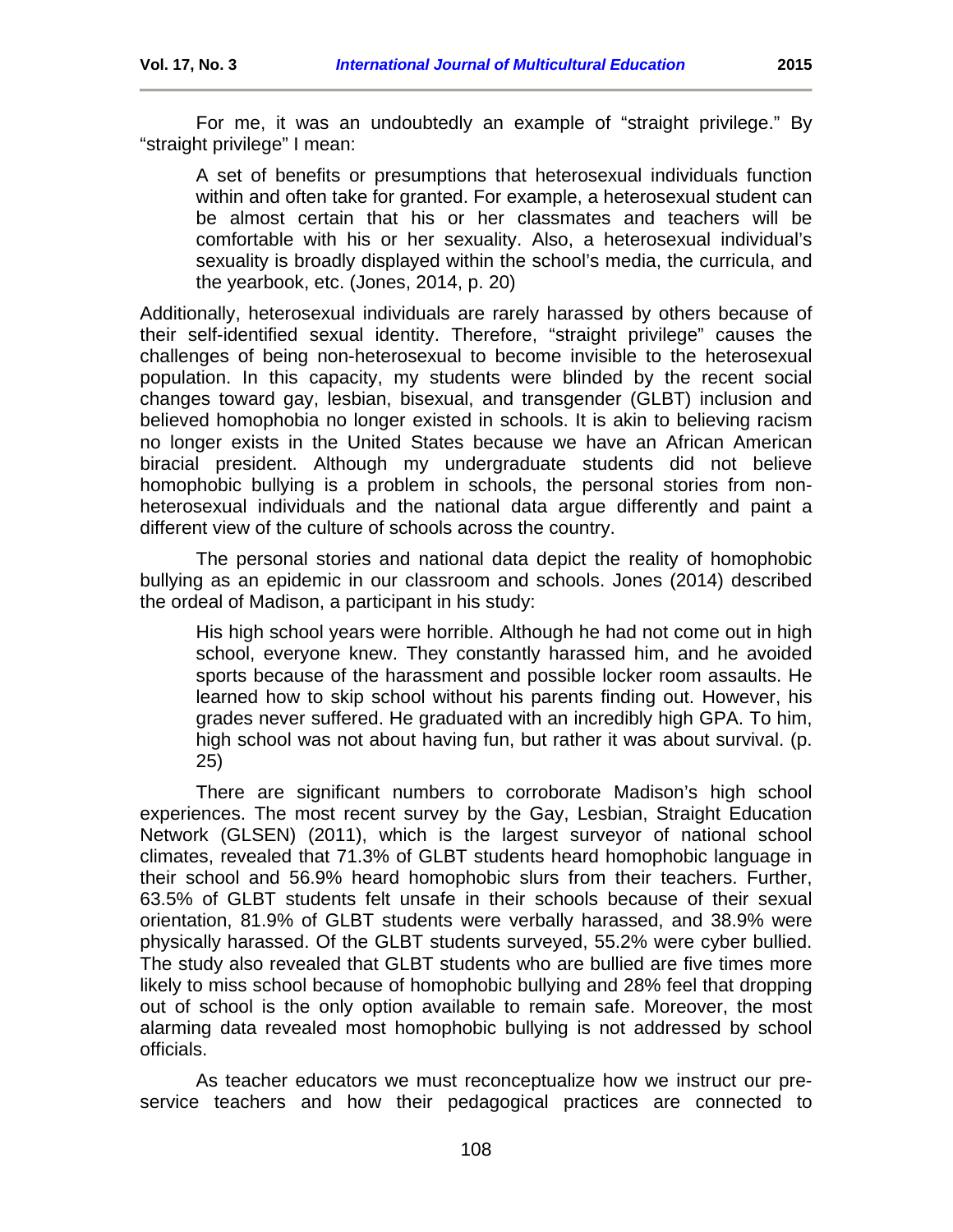eradicating the problem. Thus, as teacher educators, we must begin examining the role teacher education programs may play in addressing these challenges within our pre-service and in-service students' classrooms and schools. In order to address these problems, I hope to illuminate to all educators the importance of incorporating multicultural education in all teacher preparation programs and courses. To that end, I begin with a brief discussion of multicultural education, its connections with addressing homophobia, and its use in undergraduate teacher preparation programs. Afterward, I offer three practical instructional strategies in which to provide a commencement point to begin addressing homophobia in schools through teacher preparation programs.

# **Why My Course? It's Not the Diversity Course**

<span id="page-2-0"></span>For the purpose of this discussion, I borrow the broad definition of multicultural education as the process of creating acceptance of multiple cultures within educational settings. Multiculturalism dismantles the fear of rejection that may occur within educational settings as it relates to cultural difference (Jones, 2014). In this manner, "multiculturalism in education is the quality of creating and sustaining curricula, academic activities, programs, and projects that actively enhance respect for all human cultures" (Asante, 1996, p.21). Further, Nieto (1992) argued that multiculturalism "challenges and rejects racism and other forms of discrimination in schools and society and accepts and affirms the pluralism (ethnic, racial, linguistic, religious, economic and gender among others) that students, their communities, and teachers represent" (p. 208).

Utilizing this definition, I postulate that multiculturalism can be the conduit to eradicate homophobic bullying within classrooms and schools by creating classrooms that value all cultures. As such, multiculturalism raises awareness of gay, lesbian, bisexual and transgender (GLBT) culture. GLBT culture is a shared set of beliefs and acknowledgments among the gay, lesbian, bisexual and transgender community. It is a culture that maintains a history of oppression and hatred, civil rights, and community activism. According to Nowlan (2008), queer culture can be traced throughout recent history including events such as the Stonewall Riots, the AIDS epidemic, and the modern gay rights movement. In addition to the historical aspect of culture, Nowlan (2008) argues that GLBT individuals live and function within a community that has established a distinct culture through contributions to literature, art, film, history, and language. It is a culture that maintains a set of practices and belief systems that one must navigate in order to function within GLBT community. Such practices can be as simple as understanding that some gay men who are in committed relationships may choose to wear wedding bands on their right hand, instead of the left hand (Jones, 2014).

Beyond acknowledging the GLBT culture, Letts (2002) suggests using multiculturalism as a conduit to teach pre-service teachers how sexual diversity helps to make visible the lives of gay and lesbian students. In this capacity,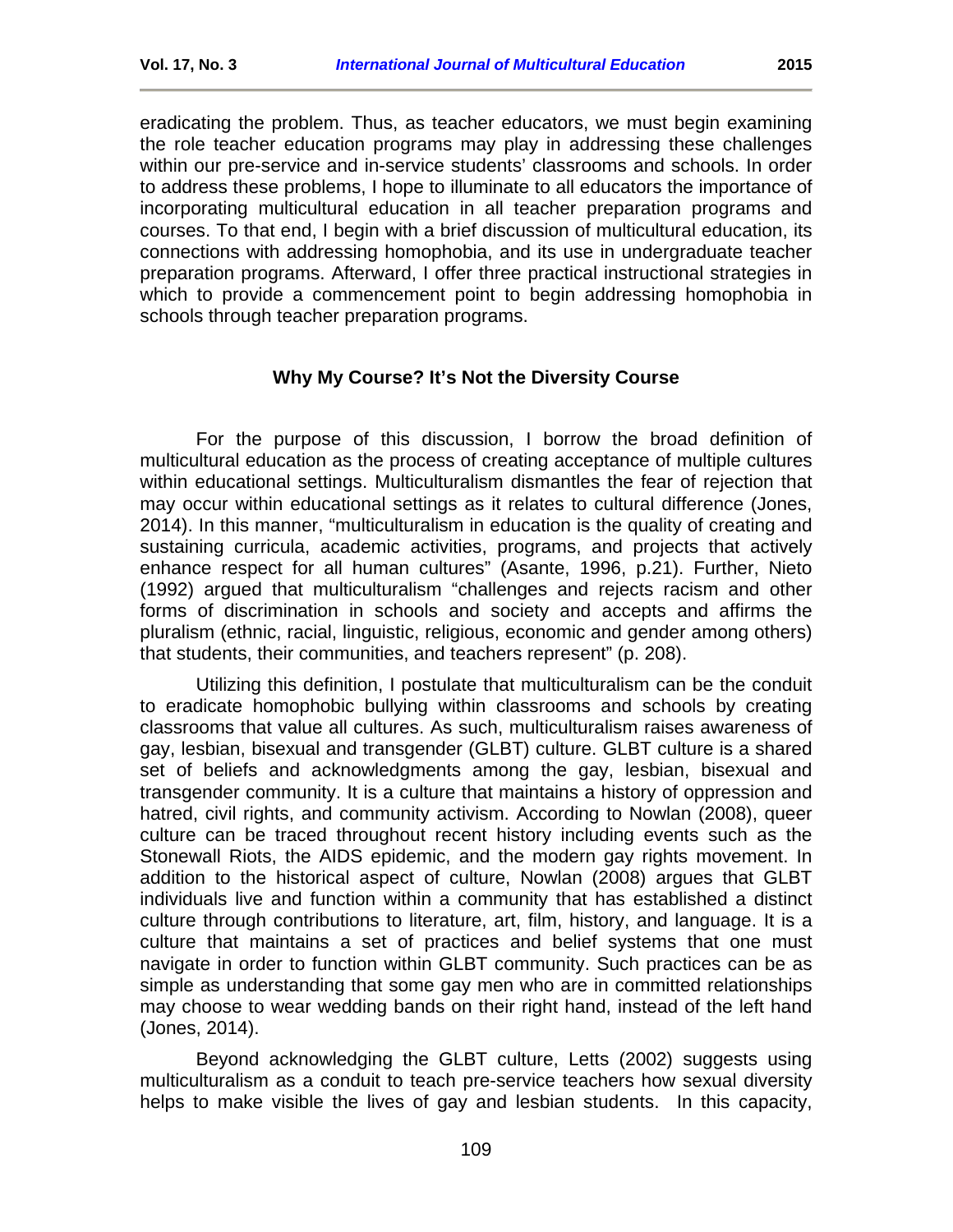teachers learn about sexual differences in the same manner through which they learn to address differences in race, class, and gender. Other scholars also believe that multiculturalism is key in constructing tolerant classrooms for GLBT students, and in order for gay and lesbian students' culture to be validated by schools, teachers need to learn appropriate ways to integrate GLBT culture into their classrooms, which can be done through multicultural education. Further, multicultural education can destroy the oppressive nature of binaries such as self and other, gay and straight. In doing so, teachers must work against the oppression that exists within society and schools. As such, multiculturalism is a catalyst through which educators can begin to address GLBT culture within schools and classrooms.

However, there are challenges that surround using multicultural education and its effectiveness in combating this problem. According to Gibson (2004), "The lack of meaningful multicultural preparation and the fact that most teachers come from isolated ethnic groups, and possess professional preparation that usually excludes direct meaningful interaction with different cultures create problems for proper multicultural understanding" (p. 2). In fact, few teacher preparation programs have a course solely devoted to multicultural education within their undergraduate teacher education program (Chou, 2007; Gibson, 2004; Jones, 2014; Kea, Campbell-Whatley, & Richards, 2006). Rather, undergraduate programs have a mention of diversity sparsely spread throughout their program and coursework (Gibson, 2004; Kea, Campbell-Whatley, & Richards, 2006). This is problematic because the discussions surrounding cultural diversity rest solely on the professor teaching the courses and his or her syllabus, which may change drastically as the professor teaching the course changes. There is not a formalized set of standards embracing multicultural education. As such, Bodur's (2003) recommendations to more fully integrate social justice topics into the curriculum are still something that needs to be accomplished.

Because most undergraduate programs are inundated with their own curricular challenges, the current condition of multicultural education in undergraduate teacher education programs will not change drastically in the near future. Further, because a number of practicing teachers have no plans to attend graduate programs, it is unlikely that those teachers will receive formal training in implementing multiculturalism in their classrooms. Nevertheless, pre-service and in-service teachers need concrete instructional strategies in order to address homophobic bullying. For many years, teacher preparation programs have simply discussed the theoretical underpinnings of multicultural education when possible, leaving teachers few concrete strategies to implement as part of their pedagogy. There are few practicing classroom teachers who are aware of the role multicultural education can play in addressing homophobia in their schools. Further, as teacher educators, we must move beyond our current instructional methods and provide pre-service teachers with practical activities that can be utilized within their classrooms in order to create the necessary change.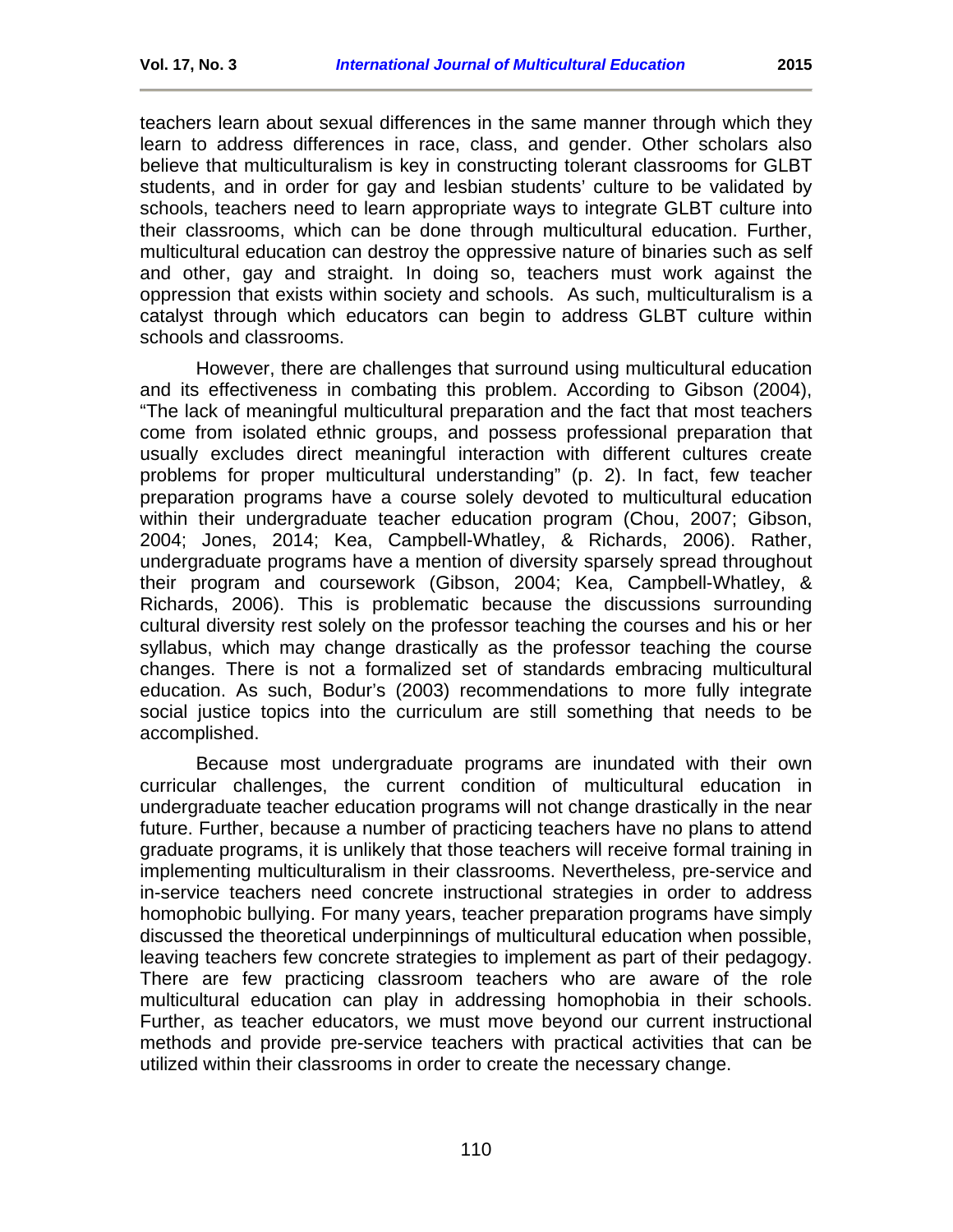Teacher candidates' level of tolerance towards difference rises after learning about different cultures, which may help to reduce intolerance in educational environments. Therefore, as Nieto and Bode (2011) postulate, educators and school leaders must combat all intolerance so that our students can grow into more tolerant and accepting citizens. To that end, we must train our pre-service teachers how to address all intolerance, including intolerance towards GLBT students.

Thus, I posit that the role of multicultural education is paramount in eradicating homophobia in schools. I believe multicultural education and curriculum must be added to all current course objectives where feasible. As teacher educators, we must help our pre-service teachers conceptualize how multicultural education can influence the level of tolerance in their school buildings. GLBT culture must be incorporated into the current pedagogical practices. For these reasons, I offer three activities that I have conducted with our undergraduate and graduate students to help them address homophobic bullying in classrooms and schools.

# **A Personal Reflective Journey**

<span id="page-4-0"></span>Reflective journeys are not new to teacher education, and they involve a level of self-searching and self-discovery that can impact practice (Maarof, 2007). In fact, Fiedler, Chiang, Van Haren, Jorgensen, Halberg, and Boreson (2008) argue that addressing issues of diversity must involve reflections of personal assumptions about difference. Further, other scholars postulate teachers must examine how their own deeply held beliefs impact how they view difference (Kendall, 1996). Jacobsen (2003) and Ramsey (2004) similarly posit that teachers must recognize and analyze their own reactions to diversity. All of these scholars believe that reflective analysis can create a more tolerant classroom atmosphere.

In order to truly eradicate homophobic bullying in schools, our teacher education programs must provide opportunities for our students to engage in personal reflective journeys that become a conduit for reflection on the influences of homophobia. As mentioned above, a number of my undergraduate teacher candidates did not believe that homophobia was still prevalent in schools. To many of them, the small societal shift toward same-sex marriage was an indicator of a more tolerant society which impacts local schools. Despite the national data indicating the dire reality of the impact of homophobia in education settings, not only did a number of my undergraduate students not believe it is a problem, but this disbelief also exists among practicing teachers and school administrators. A gay interviewee in Jones' (2010) study stated, "I really don't think this is that important to others as it is to me. Until it happens in their schools, someone getting shot, things will not change. There is still such a stigma attached to being gay. And how do you change that?" (p. 2). I argue the process of change involves a personal journey.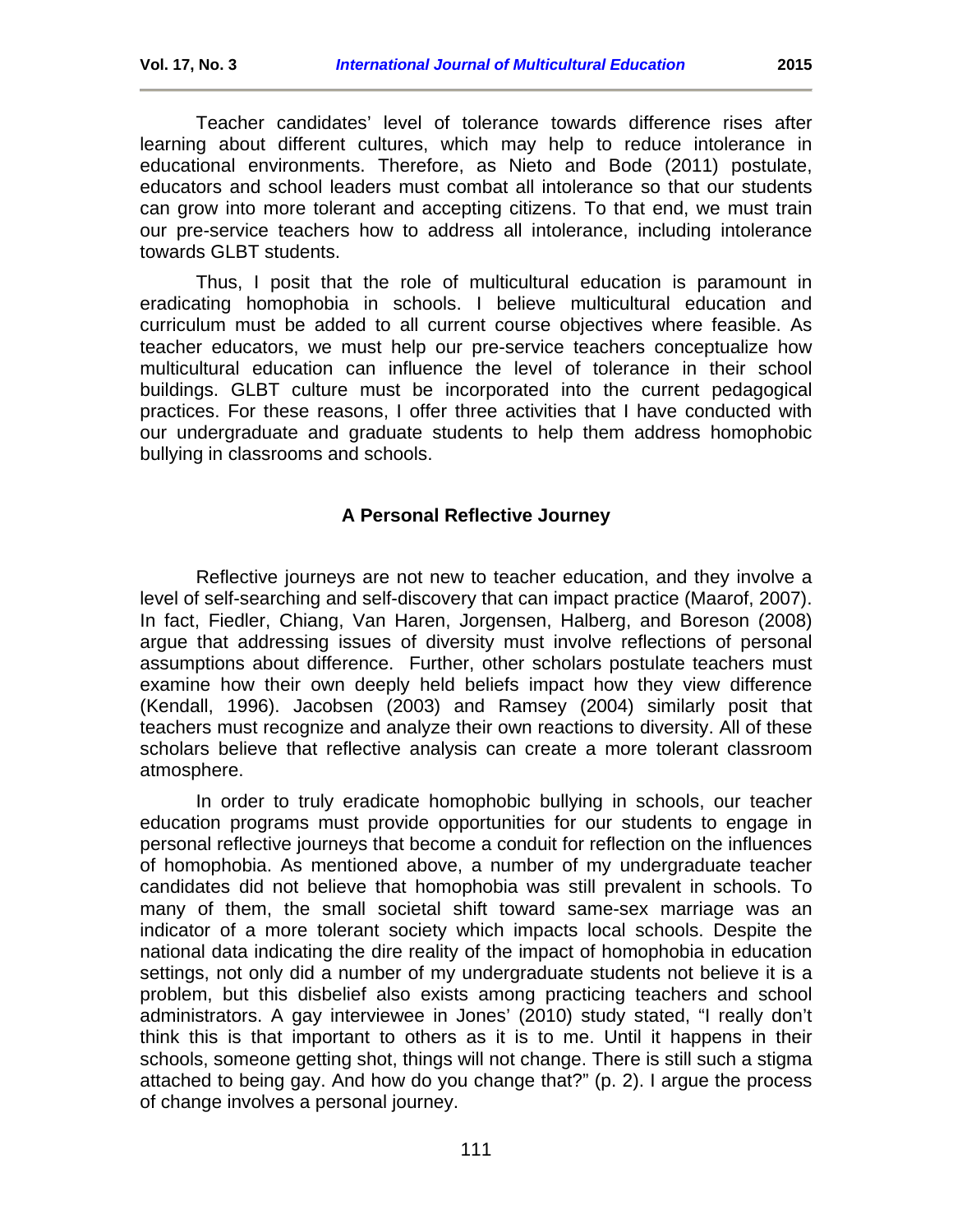In discussing his personal journey, a high school social studies teacher wrote the following email:

I have been teaching high school social studies for 15 years. I am an assistant football coach. I am Southern Baptist and was taught homosexuality was wrong. I have three kids. One of my kids in middle school came home and told me that he was being picked on. The kids were calling him queer and other stuff. Being a high school teacher, I never really thought about this a lot. I teach in small town America. Being picked on is part of growing up. But, then I saw CNN and a kid killed himself because of this. I started thinking about what if it was my kid. I Googled some stuff and found your site. I watched the videos. It changed the way I think about this stuff. I want to say that it changed the way that I conduct class. I am purposefully paying more attention to it in my classroom and school. Do I still believe that homosexuality is wrong? Probably. But, all kids should feel safe in school. Kids are there 8 sometimes more hours a day. It is a long time to be miserable every day. (Jones, 2014, p. 80)

For this teacher, homophobic bullying was not something he recognized or attempted to address in his school and classroom, partly because of his personal beliefs about non-heterosexuality. The correspondence suggests the teacher engaged in a personal journey that involved a metacognitive process. It was a personal exploration that involved his own child and his child's experiences in middle school.

Because of this lack of awareness and intervention, I argue all pre-service teachers must be made aware of this devastating problem in our schools. Thus, this first activity asks students to engage in a cultural awareness project. In groups of four, students are required to research two cultures, the GLBT culture and one other of their choice. In their research, students are required to do the following: (a) trace each culture's historical development in Western society; (b) discuss how the media have traditionally represented the culture in Western society; (c) discuss any stereotypes about the culture; (d) discuss how the culture is represented with the schools; and (e) write a reflective analysis of how their research will impact their future classroom practice.

This activity causes students to engage deeply with two cultures to which they may or may not belong. Students are required to examine how society has marginalized the cultures and how such marginalization has impacted the individuals within the culture, especially within the process of schooling. Finally, the activity requires students to connect their new knowledge surrounding the two cultures to their future classroom pedagogy.

This activity positively impacted my students' beliefs about individuals who are marginalized. In an informal interview, many of my students made statements such as, "I had never considered how the group was treated in our society. I am going to make sure it does not happen in my classroom." In specifically addressing non-heterosexual students in schools, one of my students wrote in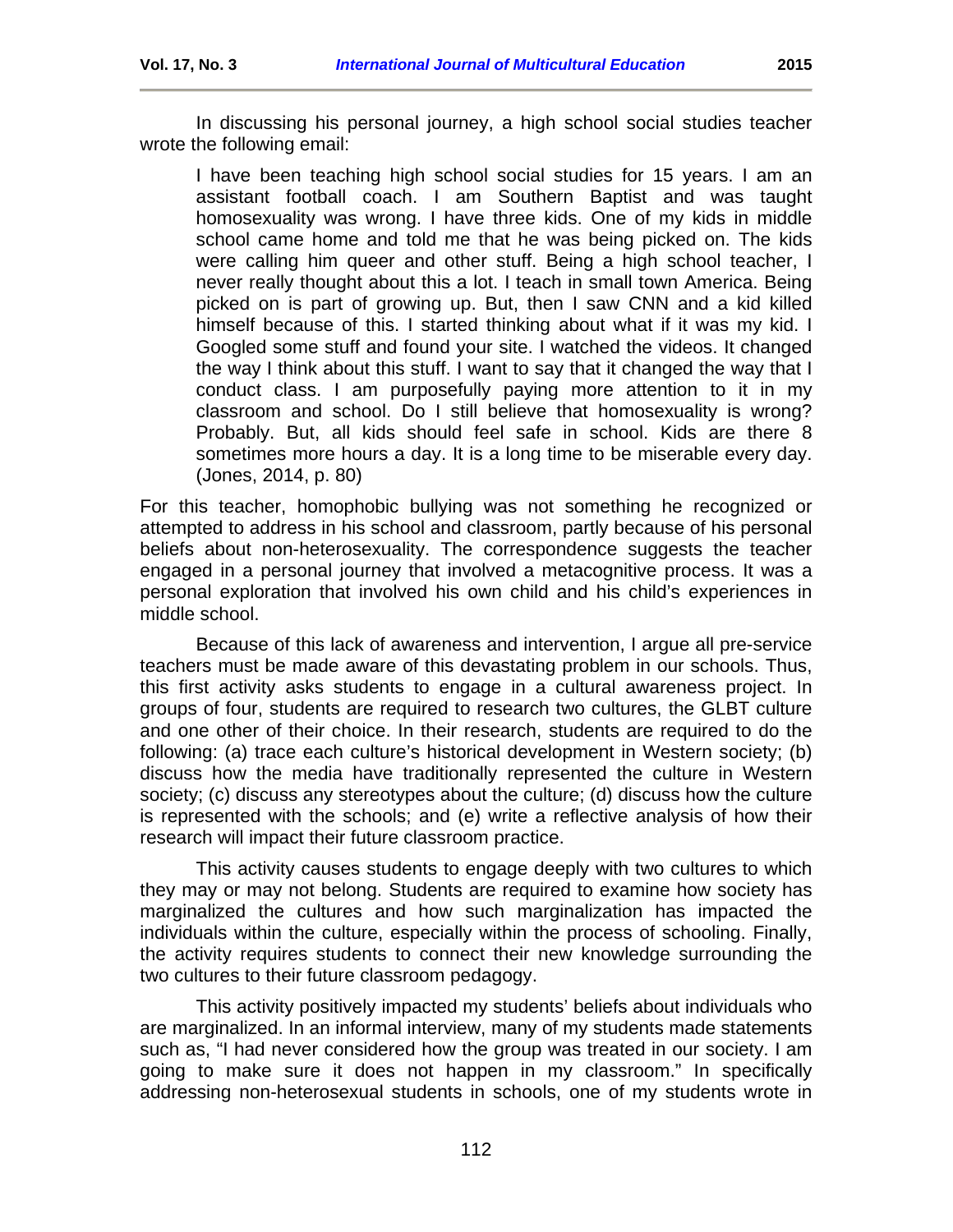her reflective analysis, "I will never allow any student to say 'that's so gay' in my classroom because it can be offensive to another student; no matter how the word was meant to be used." Another student wrote, "I have gay friends, and I never realized how my actions could be perceived as homophobic by them and others."

Personal awareness is a vitally important part in combatting homophobia within schools. I argue educators must realize the extent to which homophobic bullying exists within schools, and this activity elucidates the problem to our preservice students. In doing so, it is the first step in preparing our teacher candidates to address the challenge in their future classrooms and schools.

#### **A Non-Heteronormative School**

<span id="page-6-0"></span>One of the tenets of multicultural education is to recognize the intersections between minorities and the schooling process. As such, one aim of multiculturalism is to reject all forms of prejudice and discrimination through recognizing and affirming diversity such as racial and linguistic differences (Nieto, 1992). Further, other scholars posit that multiculturalism becomes a way to discuss racial and socioeconomic privilege in society and schools (Aveling, 2006; Lipman, 1996; Moss, 2008). In this manner, multiculturalism can be used to critically examine the systems of power that control our views of race and ethnicity. I argue that multicultural education can also be used to address the power system that controls our understandings of sexuality.

Heteronormativity is a powerful force within society and by extension educational settings. It controls the treatment of all community members. Within schools, it controls curriculum and decision-making processes. In some cases, it controls the hiring of faculty and staff. Heteronormativity is the process of privileging a heterosexual identity over all other identities by claiming heterosexuality is normal and acceptable and all other identities are antithetical. In this capacity, heteronormativity only exists because of the notions of hegemony. For the sake of brevity, I borrow a broad definition of hegemony as the process of those who are dominant in society controlling the others in society who are less powerful than the dominant group. In this manner, the ones who hold the power in our society have dictated that heterosexuality is the normal and acceptable identity for our society. Because of hegemony, other sexual identities are rejected, thus allowing heteronormativity to thrive.

In recognizing the challenges of homophobia in educational settings, I postulate that educators must recognize the existence of not only heteronormativity but also its connections to "straight privilege" and its functions within educational settings. As discussed above, "straight privilege" is a real challenge within society and by extension within schools. Although persons with heterosexual identities will never be capable of fully understanding how "straight privilege" impacts the lives of non-heterosexual identities, it is necessary for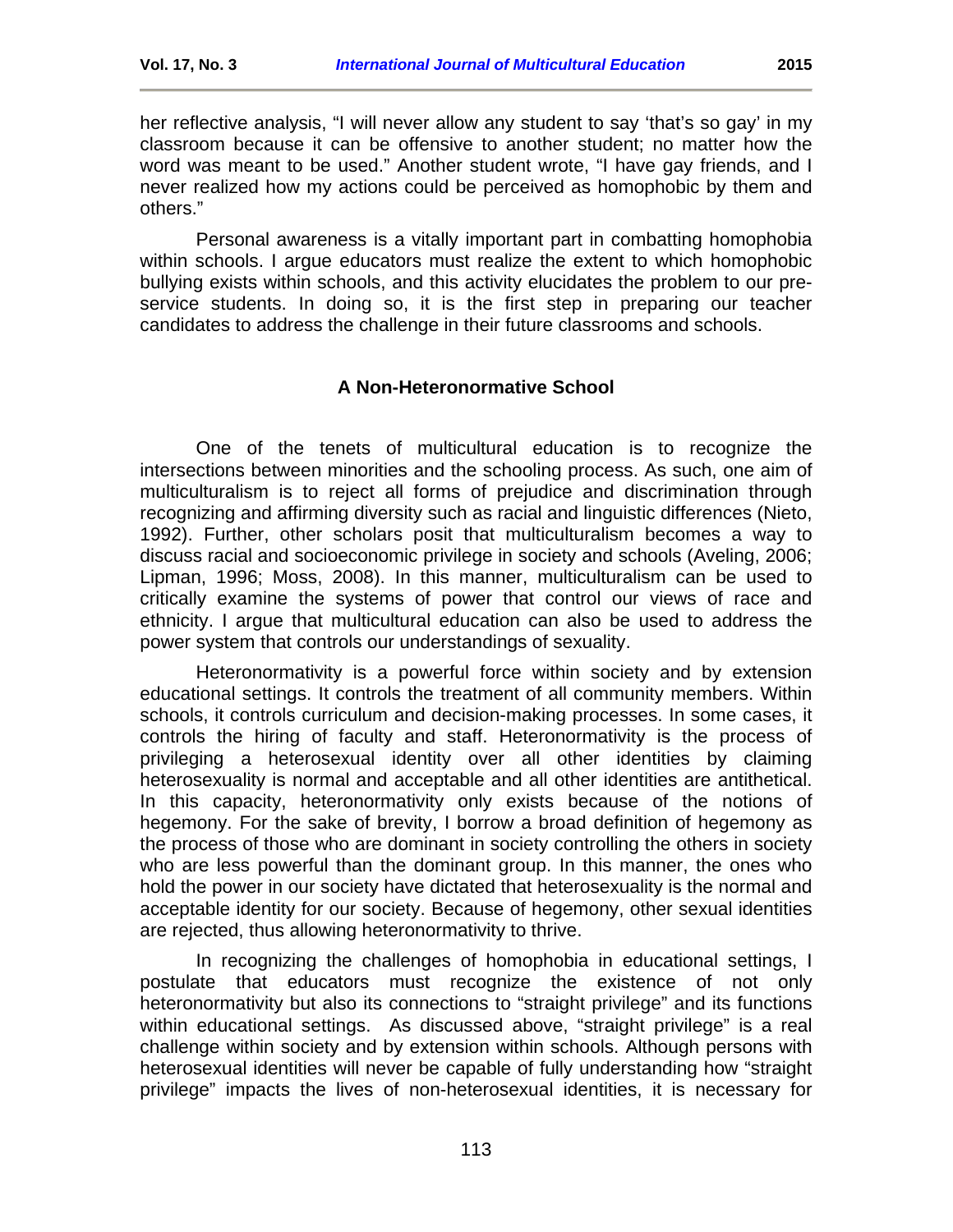heterosexual individuals to recognize and examine how it functions with schools and how it impacts the culture of their classrooms.

Thus, we must begin preparing our pre-service teachers with instructional strategies to recognize heteronormativity and "straight privilege" within their classrooms and schools. To that end, I offer one activity that I have conducted with a class in an undergraduate teacher preparation program to help them recognize and potentially influence and create fewer heteronormative classrooms.

First, I placed the students into groups and gave them a copy of ESPN's Body Issue. However, any mainstream magazine will be appropriate for this activity. The Body Issue is an annual publication of a collection of mostly nude athletes; nothing provocative is revealed. After passing the copy to each group, I allow the students 15 minutes to review the publication, with instructions to only view the photographs. When the time has ended, I instruct them to view the publication again answering the following question: What thoughts immediately come to mind when you view these photographs? After an appropriate amount of time, students are given the next question: What does this publication teach you about gender and about sexuality? In essence, the students are deconstructing the media, revealing its "true" message.

When we complete our class discussion concerning the Body Issue and its role in perpetuating stereotypes about gender and sexuality, we transition into the same activity with Disney movies. I give the students titles of Disney movies that my US-based students may have viewed, and I follow the steps above substituting the films for the photographs. I end the activity discussing how Disney movies continue to perpetuate gender and sexuality roles and how heteronormativity is supported throughout the films.

After completing the first two assignments, students are required to use the same process modeled in class to analyze their content area curriculum. Thus, a pre-service student majoring in secondary English education would examine a high school English/ELA curriculum. Students are given specific guiding questions such as the following:

- What underlying messages are embedded in the texts used in the curriculum?
- What stereotypes are perpetuated through the texts used in the curriculum?
- What does the curriculum teach students outside of academic content?
- What are some possible replacement texts that could be used instead?

In essence, the students will discover the hidden curriculum of their texts.

In one student's submission, he discussed how literature written by women authors was only confined to a specific type of writer. He stated, "We are only reading Plath, Woolf, and Gillman, among others. Where are the powerful woman writers?" He continues: "Only teaching women writers who suffered

114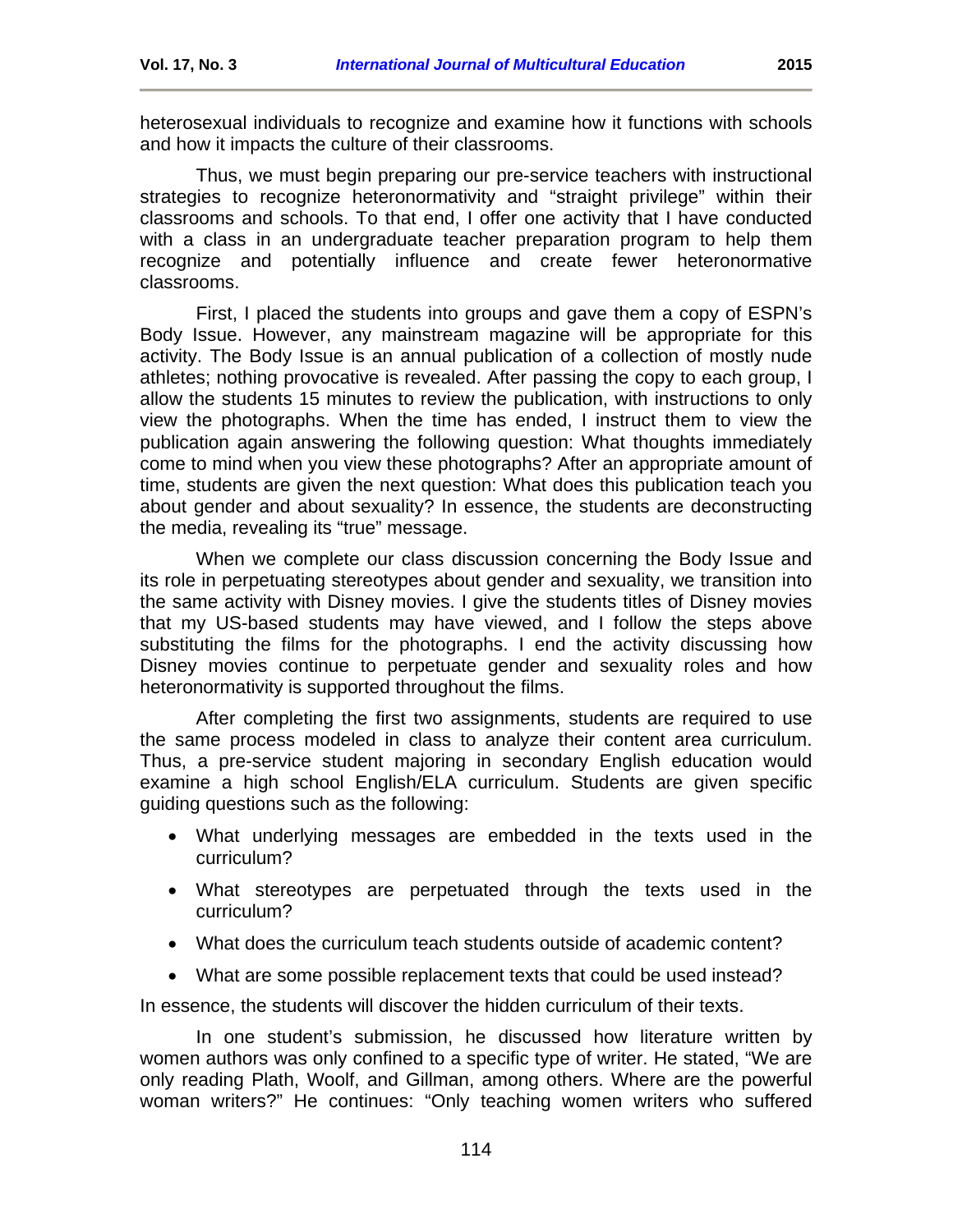sends a message to our female students about what a successful woman writer is." He suggests English teachers add texts by successful women authors to balance out the view. Another student made the connection with African American and women scientists. The lack of discussions concerning the contributions from these minorities to science paints an erroneous picture for our students to view. In addressing gender and GLBT students, one pre-service teacher wrote, "There is no literature discussing gay and lesbian issues in the English curriculum. We teach gay and lesbian students, yet they are not represented like other students; we are silently invalidating their lives."

As Jackson (2013) notes, there are moments in the K-12 curriculum to naturally discuss non-heterosexual identities. However, many of our pre-service educators need to conceptualize the true impact of heteronormativity before they can begin using those natural spaces in the daily process of schooling. The curriculum analysis is a powerful activity that causes students to examine their future curriculum through a lens that they may have never considered. In doing so, it causes them to realize the power of heteronormativity in the daily process of schooling, and hopefully removes some of the "straight privilege" that exists within their classrooms.

# **Creating Supportive and Tolerant Classrooms**

<span id="page-8-0"></span>The final activity I have used with our pre-service teacher candidates to help address homophobic bullying involves creating a model classroom that is supportive and tolerant of all cultures and differences. In this activity, my students are required to design their future classrooms around the physical attributes and emotional attributes that create supportive and tolerant classrooms. Physical attributes involve desk and all furniture placement and classroom décor. Students are required to ground their beliefs around a theoretical perspective to justify their room's physical design elements. For example, a student who believes in constructivism would design his or her classroom in a very different manner from a non-constructivist teacher. Students also must locate any photographs of posters and wall décor that they wish to display in their rooms. These choices must also be defended by the teacher candidate. Further, students are required to design a list of rules and consequences for their classrooms. These rules and consequences should foster the creation of a supportive and tolerant classroom. In the past, students have used "tolerant" in their rule list.

This activity is important because it teaches my pre-service teachers not only how to design a classroom, but also how to allow one's philosophy of tolerance to guide every classroom decision. It is important because it forces students to explore cognitively why the physical placement of desks, chairs, and tables is so vitally important. Students realize the importance of using posters that represent more than the White maleness that exists within society. The walls become a space used to promote the value of diversity among all cultures, such

115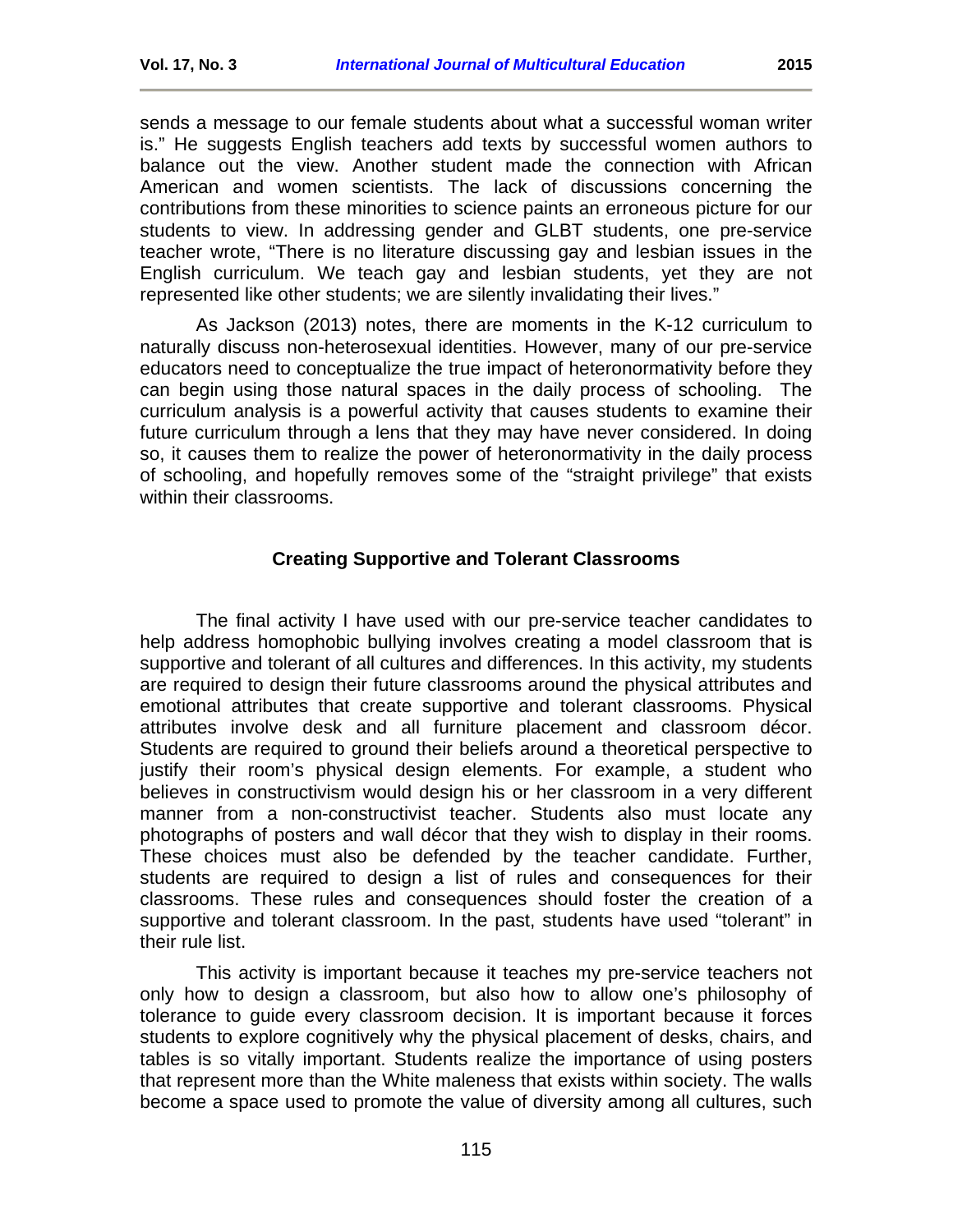as the African American poet, the female physicist, or the non-heterosexual mathematician. In essence, the walls become a pictorial representation of the teacher's beliefs about diversity and acceptance, which his or her students will recognize. Thus, our students recognize the importance of making all students feel welcomed and supportive.

In addition to the physical space, students must explore the necessary beliefs about classroom management. For example, should teachers allow students to help in writing the rules and consequences? Should students write all the rules and consequences? Does this process promote a supportive tolerant classroom? Further, my students are required to examine what rules are truly necessary and what are the most appropriate consequences. During this activity, students begin to conceptualize how important it is to address unwanted language and how such language should be addressed. For example, should there be a rule about using hate language of any type? If so, what should the consequence be for using such hate language?

After each assignment, I always require students to write an anonymous reflection about the assignment and their learning process. For this assignment, many students wrote comments about their realization of how their philosophical beliefs impact every decision in the classroom. One student wrote, "My beliefs about race, gender, and sexuality dictate how I decorate my room. If I value difference and want my students to feel safe, I have to have different posters of people on my walls. This assignment caused me to realize how it all intersects." Another student wrote, "If an African American student came into my room and only saw white people on the wall, would he feel safe in my room? What about a gay student?...This assignment made me realize that every decision I make in my classroom will impact how safe my students feel."

For my students, this assignment engendered metacognitive choices concerning how classrooms represent an atmosphere of acceptance and tolerance. In many ways, the assignment was the catalyst that caused the students to consciously create classrooms that embrace all types of difference, including non-heterosexual identities.

### **Implications**

<span id="page-9-0"></span>As the data above depict, homophobic bullying is a tremendous problem in our schools. However, one of the most alarming statistics indicates that a number of faculty members do not intervene to stop the bullying behaviors. This raises several questions: Are faculty members aware that the bullying is taking place? Are faculty members trained to address it appropriately? Are faculty members tolerant of GLBT students in their own schools?

Addressing these questions and many others is important and can be done through appropriate multicultural education coursework. However, as discussed, multiculturalism is sparsely spread throughout the undergraduate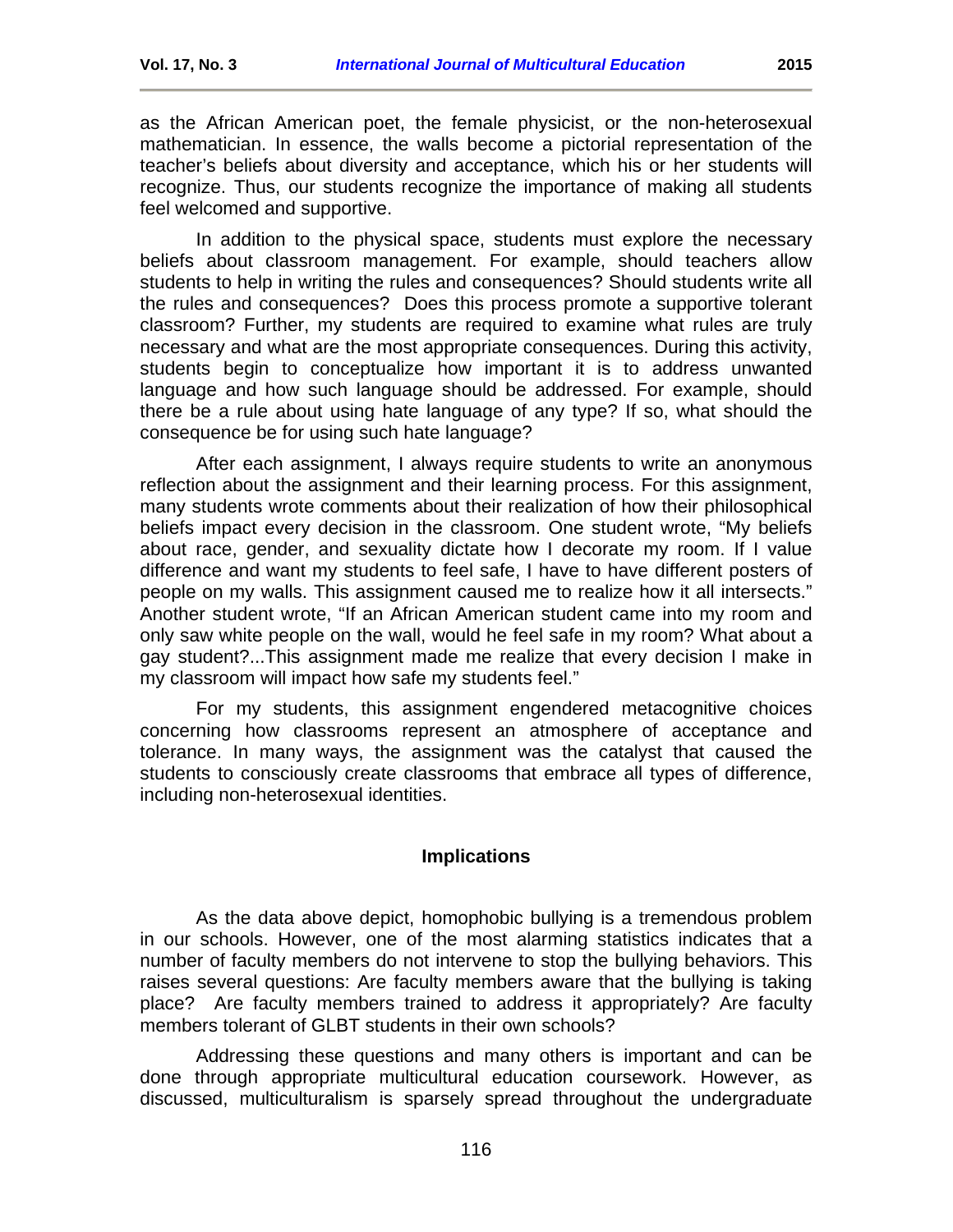teacher preparation program. Thus, teacher educators must begin contemplating new avenues to address homophobia within the constructs of the current undergraduate teacher education program. I offer these three pedagogical practices that can be implemented into most undergraduate teaching coursework to raise awareness concerning homophobic bullying.

My hope is to provide faculty in teacher education programs tools to begin preparing pre-service students to address homophobia and homophobic bullying within schools and classrooms. As the data reveal, the necessity of creating safe schools for GLBT students is great. GLBT students should not have to wait for teacher education programs to restructure curriculum to include an undergraduate multiculturalism class that includes discussions of nonheterosexual identities. Instead of merely waiting, the faculty in teacher education programs without a formalized multiculturalism course should begin infusing multiculturalism whenever the course curriculum provides such an opportunity. I have provided three activities that can be utilized for this purpose within a number of traditional undergraduate teacher preparation courses. These activities provide a commencement point to begin discussions concerning the challenges GLBT students face in schools. I posit that K-12 GLBT students will benefit from pre-service teachers engaging in a reflective journey, understanding heteronormativity, and creating a supporting classroom. Our K-12 students deserve a safe and tolerant school in which to learn, to grow, and to become the best adults possible.

### **References**

<span id="page-10-0"></span>Asante, M. (1996). Multiculturalism and the academy. *Academe, 82*(3), 20-23.

- Aveling, N. (2006). Hacking at our very roots: Rearticulating white and racial identity within the context of teacher education. *Race, Ethnicity and Education, 9*(3), 261-274.
- Bodur, Y. (2003). Preservice teachers' learning of multiculturalism in a teacher education program. *Electronic Theses, Treatise and Dissertations*. Florida State University.
- Chou, H. (2007). Multicultural teacher education: Toward a culturally responsive pedagogy. *Essays in Education*, *21*(4) 139-162.
- Fiedler, C. Chiang, B., Van Haren, B., Jorgensen, J., Halberg, S., & Boreson, L. (2008). Culturally responsive practices in schools: A checklist to address disproportionality in special education. *Teaching Exceptional Children*, *40*(5), 52-59.
- Gibson, C. (2004). Multicultural pre-service education: Promising multicultural pre-service teacher education initiatives. *Radical Pedagogy 6*(1). Retrieved from http://radicalpedagogy.icaap.org/content/issue6\_1/ [gibson.html](http://radicalpedagogy.icaap.org/content/issue6_1/%20gibson.html)